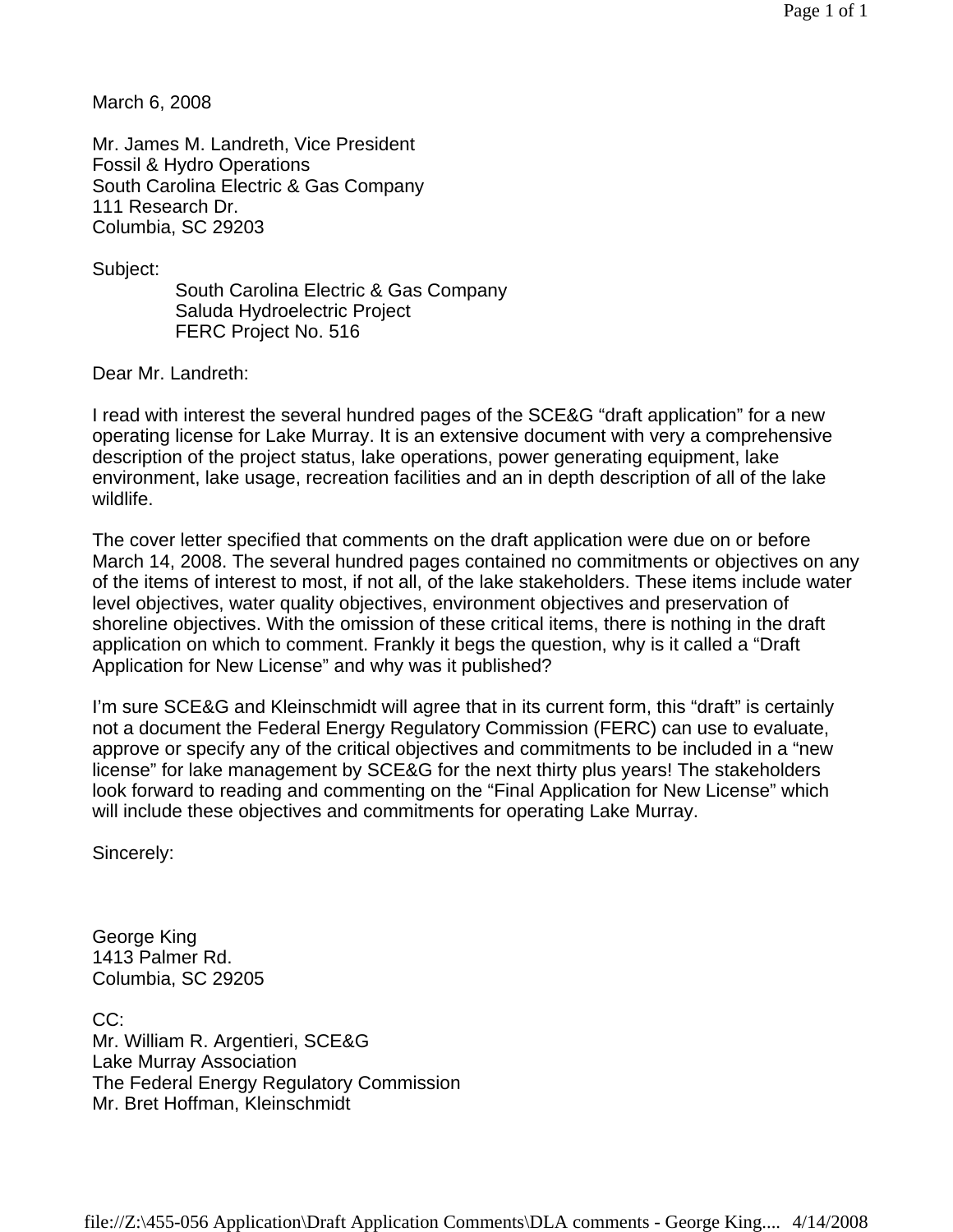----- Original Message -----<br>From: Shirley Taylor <STaylor01@bellsouth.net><br>To: LANDRETH, JAMES M<br>Sent: Tue Feb 12 08:29:58 2008<br>Subject: LAKE MURRAY

I JUST WANT TO LET YOU KNOW THAT THE LAKE MURRAY LEVELS MEAN A LOT TO US FOR RECREATIONAL PURPOSES. IT IS VERY DANGEROUS FOR SCE&G TO PULL THE LEVELS SO LOW. WHY ON EARTH DID THEY PULL DOWN IN THE SPRING. DEPENDING ON RAIND, WE NEVER SAW. IT IS NO NEED TO PULL THE LAKE UNTIL WE GET TOO MUCH RAIN. I HAD TO PULL MY BOAT OUT IN LATE JULY OR IT WOULD HAVE BEEN ON THE GROUND. TRY THIS COMING YEAR TO LER THE LAKE LEVELS REMAIN HIGH ENOUGH SO THAT WE MAY ENJOY THE SUMMER.

THANKS,

SHIRLEY TAYLOR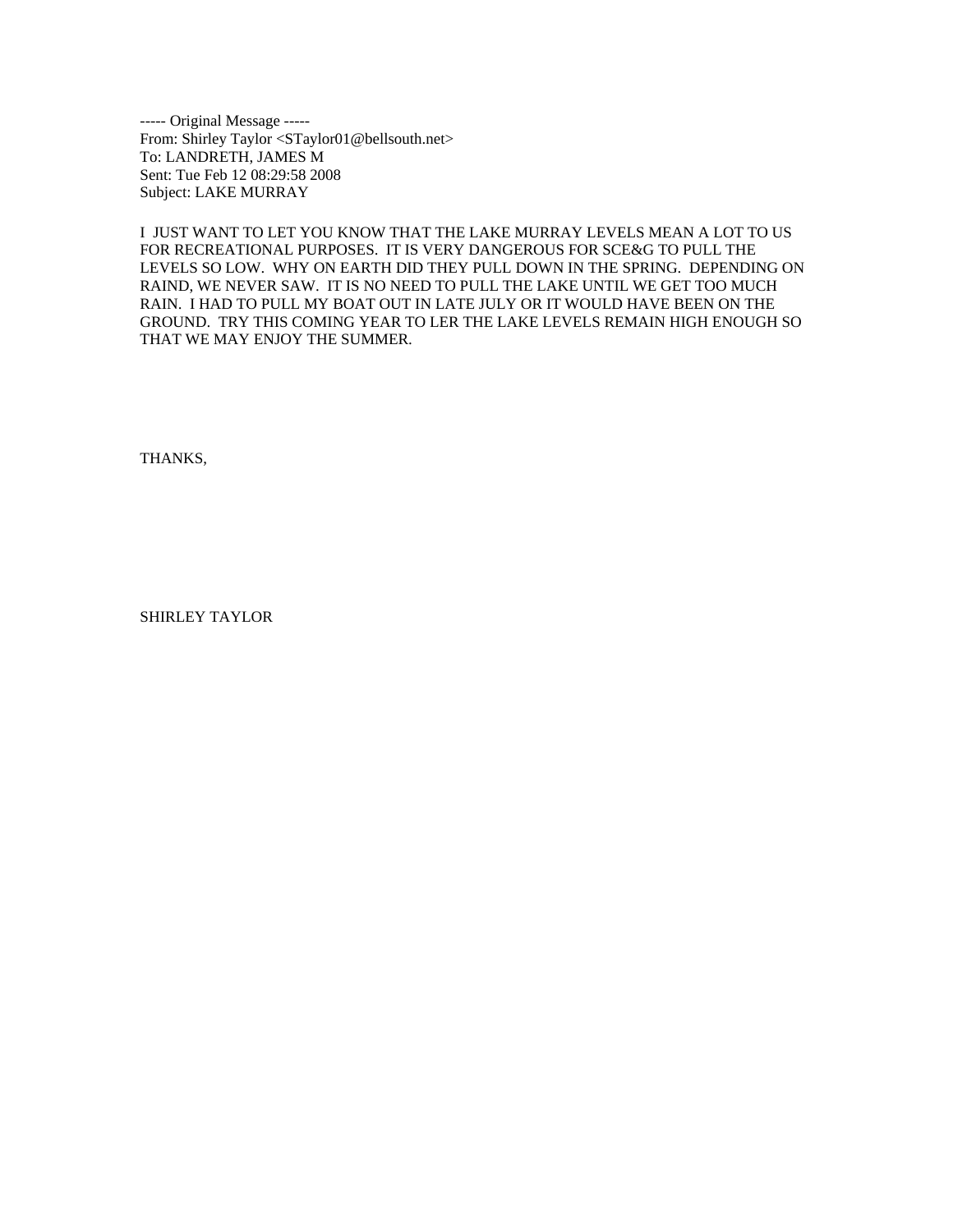## **Unknown**

**From:** Gwen Robinson [GSROBI@scdjj.net] **Sent:** Friday, January 18, 2008 3:43 PM

**To:** BARGENTIERI@scana.com

**Subject:** Lake Murray

Please note for the record the following suggestions:

Any reference to SCE&G as the owner of Lake Murray be deleted from the license and the public acknowledged as the owner.

Make permanent the temporary FERC ban on the sale of Project Lands.

The retail value of Project Lands about to be conveyed to SCE&G could finance the entire budget of South Carolina for over a year.

> Respectfully Submitted, Jim and Gwen Robinson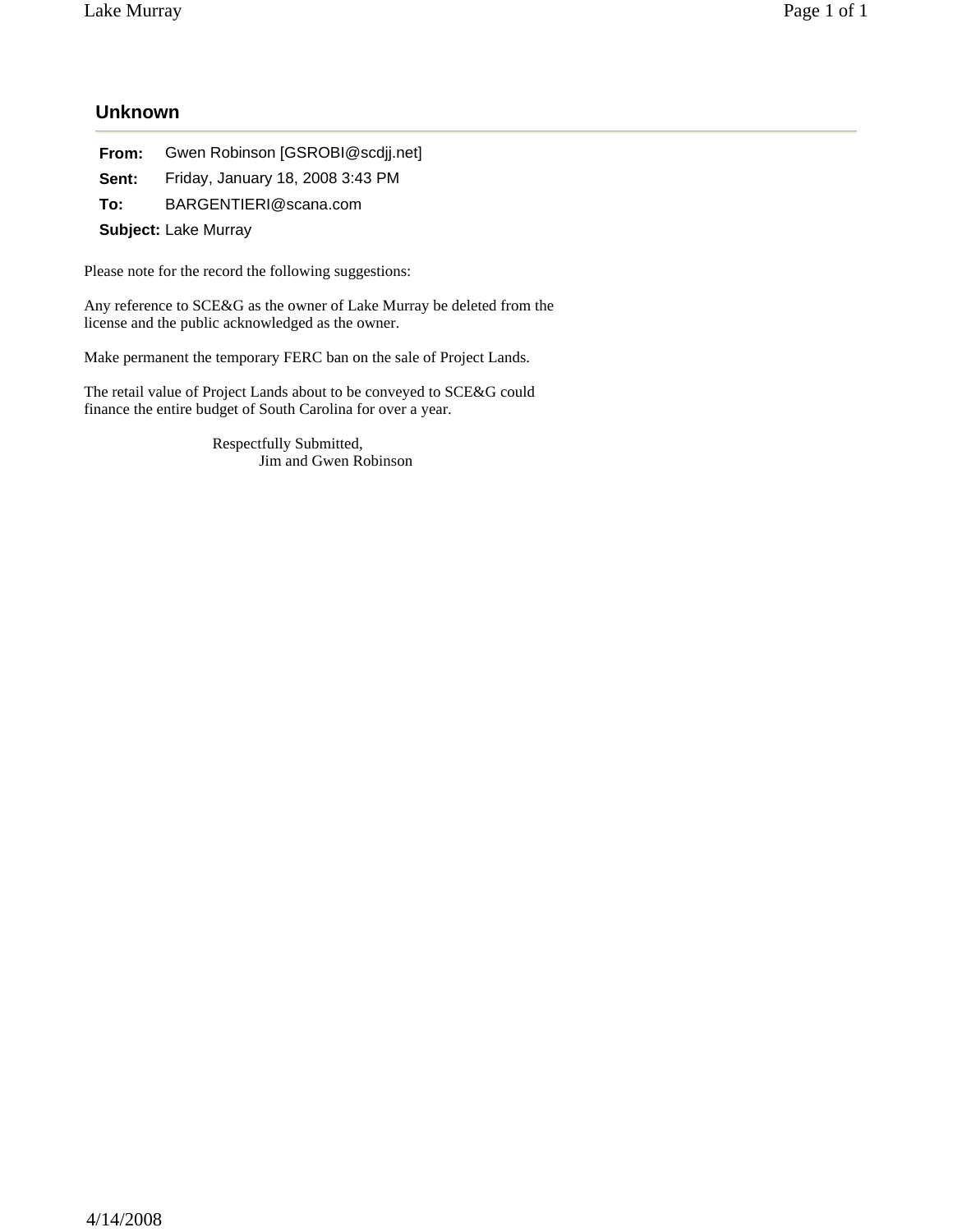## **Unknown**

**From:** Bill Connolly [wmcpe1@sprynet.com]

**Sent:** Friday, January 18, 2008 5:43 PM

**To:** BARGENTIERI@scana.com

**Subject:** Fact about Lake Murray Ownership

January 18, 2008

Request for Opposing Comments to the Federal Energy Regulatory Commission's License Granting South Carolina Electric and Gas Company Ownership of Lake Murray and Granting SCE&G the Right to Sell Lake Murray Project Lands

South Carolina Electric and Gas Company (SCE&G) is in the process or renewing its license to operate Lake Murray (Federal Energy Regulatory Commission Project 516) near Columbia South Carolina for the next fifty years. The draft application of the license has been circulated for public comment. The final application for a new license will be filed on or before August 31, 2008. Formal comments should be received before March 14, 2008. Requests for license copies and comments should be sent to Mr. James M. Landreth, Vice President, Fossil & Hydro Operations, South Carolina Electric & Gas Company, 111 Research Drive, Columbia SC 29203, or to Mr. William R. Argentieri at bargentieri@scana.com.

The Federal Energy Regulatory Commission's (FERC) license contains repeated representations that SCE&G is the "owner" of Lake Murray. The license designates the majority of remaining Project Lands around the shoreline as being available for "future development". The license implies that SCE&G is the owner not only the lake but also all Project Lands and has the right to sell any land designated for future development. SCE&G's right to control the use of the water from Lake Murray can also be implied from the license. Lake Murray is the source of drinking water for the City of Columbia, Lexington and surrounding areas. Clean fresh water will be a scarce resource before this SCE&G license expires. A study included in the draft license projects that the public use of Lake Murray will increase by over three hundred percent during the license period. SCE&G should not be allowed claim ownership of Lake Murray.

In 1954, the case of Thompson v. South Carolina Electric and Gas Co., 122 F.SUPP, 313, (D.C.S.C., 1954) held Lake Murray to be a navigable water of the United States. Navigable waters are owned by the public. All references to SCE&G as the owner of Lake Murray should be omitted form the FERC license. All references to SCE&G as the owner of the Project Lands should be deleted from the license. The people of the United States should be designated in the license as the owner of Lake Murray and the owner of all Project Lands. SCE&G should be precluded from selling Project Lands. Proceeds from any sales of Project Lands should be placed in a public trust for the preservation of Lake Murray and remaining Project Lands after any new SCE&G license expires.

The vast majority of land acquired for the Lake Murray project was privately owned prior to acquisition in the late 1920's. The majority of Lake Murray land was acquired in fee using the power, or threat, of condemnation. Flooding and related rights were acquired for the remainder of the land within the basin. Thousands of acres above the high water mark were acquired. This land is referred to as "Project Lands". This land has been available for public use since acquisition.

South Carolina Electric and Gas Company has been the licensee of Lake Murray since the 1950's. During this time a significant portion of the lands previously open to the public have been sold for private use. The process for selling the public's